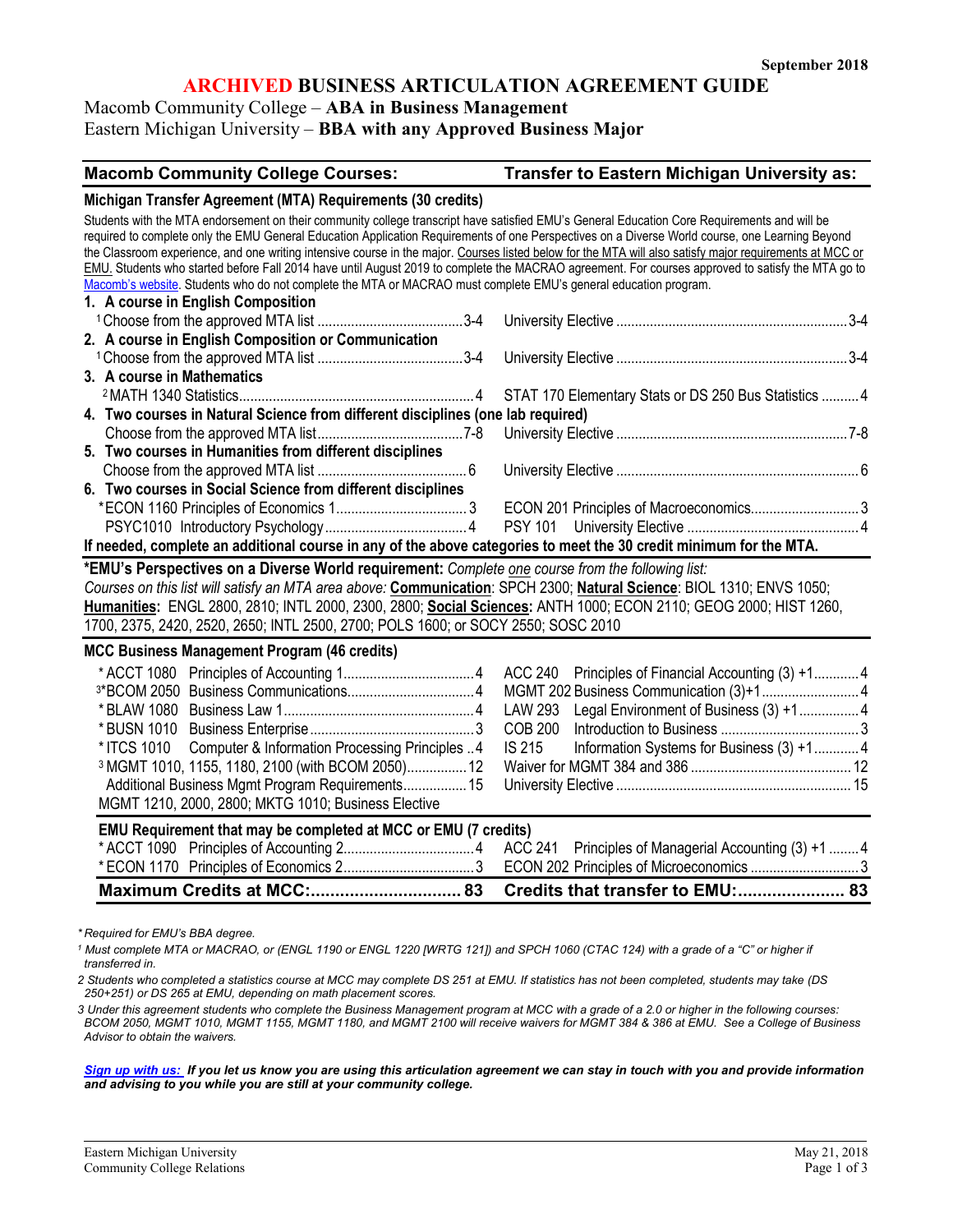# **BUSINESS ARTICULATION AGREEMENT GUIDE**

Macomb Community College – **ABA in Business Management** Eastern Michigan University – **BBA With An Approved Business Major**

# **Completion of EMU's BBA Program**

|                     | <b>Major Requirements</b>                   | $(42-51 \text{ credits})$ |
|---------------------|---------------------------------------------|---------------------------|
|                     | <b>Business Core (18 credits)</b>           |                           |
| <sup>1</sup> DS 251 | Bus Stats for Decision Making (or DS 265)3  |                           |
|                     |                                             |                           |
|                     |                                             |                           |
|                     | MGMT 386 Organizational Behavior & Theory3  |                           |
|                     | OM 374 Intro to Production/Operations Mgmt3 |                           |
|                     |                                             |                           |

#### **Discipline Requirements (24-33 credits)**

Students may complete discipline requirements in any of the following areas:

accounting, accounting information systems, computer information systems, economics, entrepreneurship, general business, marketing, management, finance, supply chain management

**Note:** Each student must complete a writing intensive course as part of the major. Consult your advisor for course options.

# **LBC Requirement (0-3 credits)**

One Learning beyond the Classroom (LBC) course or noncredit experience must be completed at EMU. Consult College of Business advisor for options.

| *Minimum Credits to Graduate:  124 |  |
|------------------------------------|--|

#### **Sample Sequence for completing the program:**

*Students following this agreement have the option of selecting any of the following disciplines to complete the BBA: accounting, accounting information systems, computer information systems, economics, entrepreneurship, general business, marketing, management, finance, or supply chain management. The recommended course sequence for each discipline can be obtained from the COB Advising Center.* 

| <b>Fall Semester</b>                                                                                                            | $(15 \text{ credits})$  |
|---------------------------------------------------------------------------------------------------------------------------------|-------------------------|
|                                                                                                                                 |                         |
| <b>Winter Semester</b>                                                                                                          | $(15 \text{ credits})$  |
| <b>Summer Semester</b><br>MGMT 490 F.W. S. online, Concur Prereg: OM 3743<br>OM 374 F, W, S, online, Prereq: DS 251 or DS 265 3 | $(12 \text{ credits})$  |
| <b>Fall Semester</b>                                                                                                            | $(0-9 \text{ credits})$ |

*1 Required business foundation course. Must be completed before formal admission to the BBA program. Students who completed a statistics course at MCC may complete DS 251 at EMU. If statistics has not been transferred, students may take (STAT 170 or DS 250) and DS 251 or DS 265, depending on the math placement scores. See page 3 for admission requirements.* 

*\* The minimum credits required to graduate is 124 but the total will vary depending on the business discipline completed at EMU and the program completed at MCC. If sufficient credits aren't transferred, additional credit may need to be completed at EMU to satisfy the minimum required for graduation.*